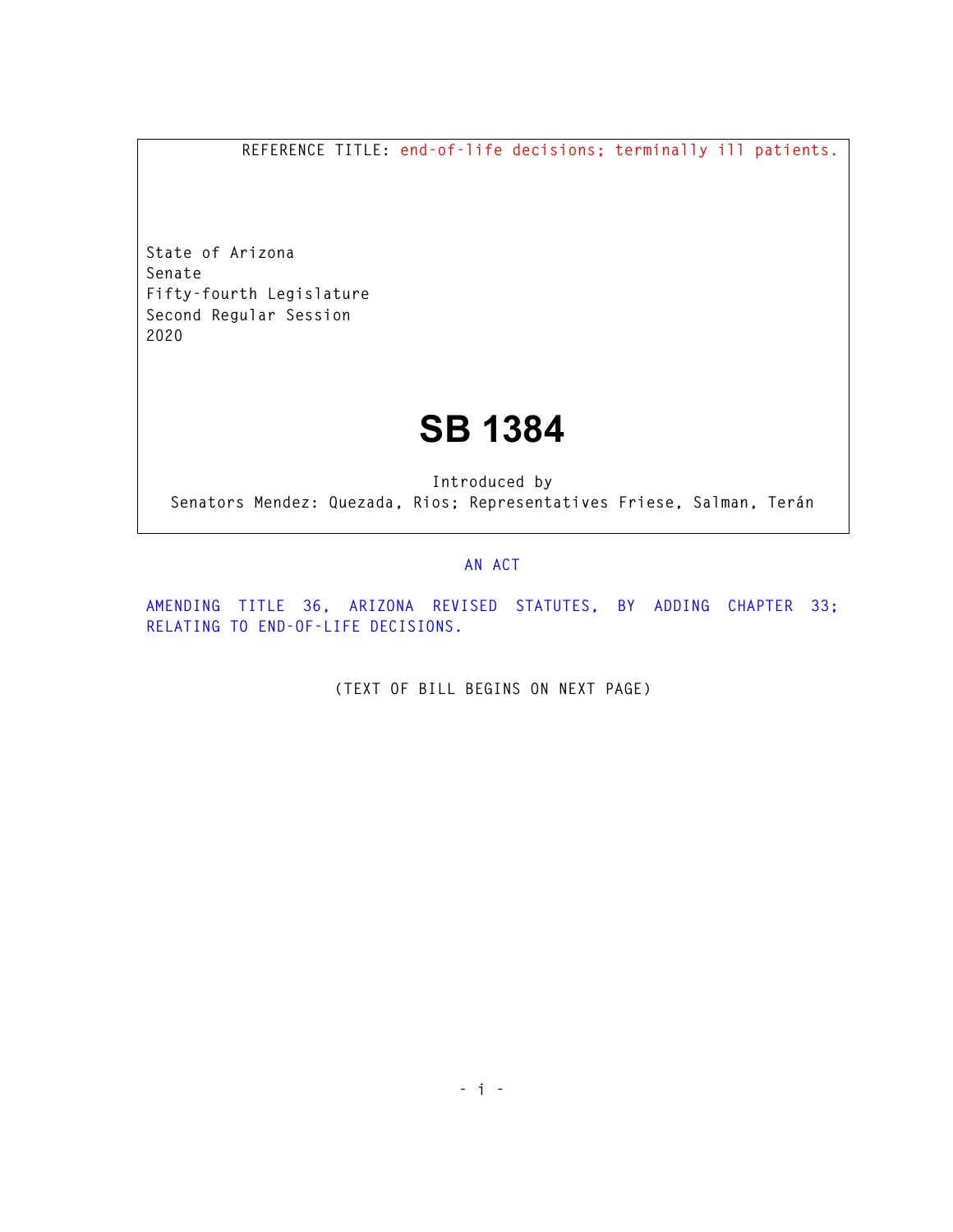| $\mathbf{1}$   | Be it enacted by the Legislature of the State of Arizona:                                                                                       |
|----------------|-------------------------------------------------------------------------------------------------------------------------------------------------|
| $\mathbf{2}$   | Section 1. Title 36, Arizona Revised Statutes, is amended by adding                                                                             |
| 3              | chapter 33, to read:                                                                                                                            |
| $\overline{4}$ | CHAPTER 33                                                                                                                                      |
| 5              | MEDICAL AID IN DYING                                                                                                                            |
| 6              | ARTICLE 1. GENERAL PROVISIONS                                                                                                                   |
| $\overline{7}$ | 36-3301. Definitions                                                                                                                            |
| 8              | IN THIS ARTICLE, UNLESS THE CONTEXT OTHERWISE REQUIRES:                                                                                         |
| 9              | 1. "ADULT" MEANS AN INDIVIDUAL WHO IS AT LEAST EIGHTEEN YEARS OF                                                                                |
| 10             | AGE.                                                                                                                                            |
| 11             | 2. "ATTENDING PHYSICIAN" MEANS THE PHYSICIAN WHO HAS PRIMARY<br>RESPONSIBILITY FOR CARING FOR A PATIENT AND TREATING THE PATIENT'S              |
| 12             |                                                                                                                                                 |
| 13<br>14       | TERMINAL ILLNESS.                                                                                                                               |
| 15             | 3. "CAPABLE" MEANS THAT, IN THE OPINION OF A COURT OR A PATIENT'S<br>ATTENDING PHYSICIAN OR CONSULTING PHYSICIAN, PSYCHIATRIST OR PSYCHOLOGIST, |
| 16             | THE PATIENT IS ABLE TO MAKE AND COMMUNICATE HEALTH CARE DECISIONS TO                                                                            |
| 17             | HEALTH CARE PROVIDERS.                                                                                                                          |
| 18             | 4. "CONSULTING PHYSICIAN" MEANS A PHYSICIAN WHO IS QUALIFIED BY                                                                                 |
| 19             | SPECIALTY OR EXPERIENCE TO MAKE A PROFESSIONAL DIAGNOSIS AND PROGNOSIS                                                                          |
| 20             | REGARDING A PATIENT'S DISEASE.                                                                                                                  |
| 21             | 5. "COUNSELING" MEANS ONE OR MORE CONSULTATIONS AS NECESSARY                                                                                    |
| 22             | BETWEEN A STATE-LICENSED PSYCHIATRIST OR PSYCHOLOGIST AND A PATIENT TO                                                                          |
| 23             | DETERMINE WHETHER THE PATIENT IS CAPABLE AND NOT SUFFERING<br>FROM A                                                                            |
| 24             | PSYCHIATRIC OR PSYCHOLOGICAL DISORDER OR DEPRESSION CAUSING IMPAIRED                                                                            |
| 25             | JUDGMENT.                                                                                                                                       |
| 26             | "DEPARTMENT" MEANS THE DEPARTMENT OF HEALTH SERVICES.<br>6.                                                                                     |
| 27             | 7. "HEALTH CARE FACILITY":                                                                                                                      |
| 28             | (a) MEANS A HOSPITAL, MEDICAL CLINIC, NURSING HOME OR INPATIENT                                                                                 |
| 29             | HOSPICE FACILITY OR ANY OTHER LICENSED HEALTH CARE INSTITUTION WHERE THE                                                                        |
| 30             | DELIVERY OF HEALTH CARE IS FACILITATED.                                                                                                         |
| 31             | DOES NOT INCLUDE A HEALTH CARE PROVIDER.<br>(b)                                                                                                 |
| 32             | "HEALTH CARE PROVIDER":<br>8.                                                                                                                   |
| 33             | MEANS A PERSON WHO IS LICENSED, CERTIFIED<br><b>OR</b><br><b>OTHERWISE</b><br>(a)                                                               |
| 34             | AUTHORIZED OR ALLOWED BY THE LAWS OF THIS STATE TO ADMINISTER HEALTH CARE                                                                       |
| 35             | OR DISPENSE MEDICATION IN THE ORDINARY COURSE OF BUSINESS OR PRACTICE OF A                                                                      |
| 36             | PROFESSION.                                                                                                                                     |
| 37             | (b) DOES NOT INCLUDE A HEALTH CARE FACILITY.                                                                                                    |
| 38             | 9. "INFORMED DECISION" MEANS A VOLUNTARY AFFIRMATIVE DECISION THAT                                                                              |
| 39             | IS MADE BY A QUALIFIED PATIENT TO REQUEST AND OBTAIN A PRESCRIPTION FOR                                                                         |
| 40             | MEDICATION, THAT IS BASED ON AN APPRECIATION OF THE RELEVANT FACTS AND                                                                          |
| 41             | THAT IS MADE AFTER THE ATTENDING PHYSICIAN FULLY INFORMS THE PATIENT OF                                                                         |
| 42             | ALL OF THE FOLLOWING:                                                                                                                           |
| 43             | (a) THE PATIENT'S MEDICAL DIAGNOSIS.                                                                                                            |
| 44             | (b) THE PATIENT'S PROGNOSIS.                                                                                                                    |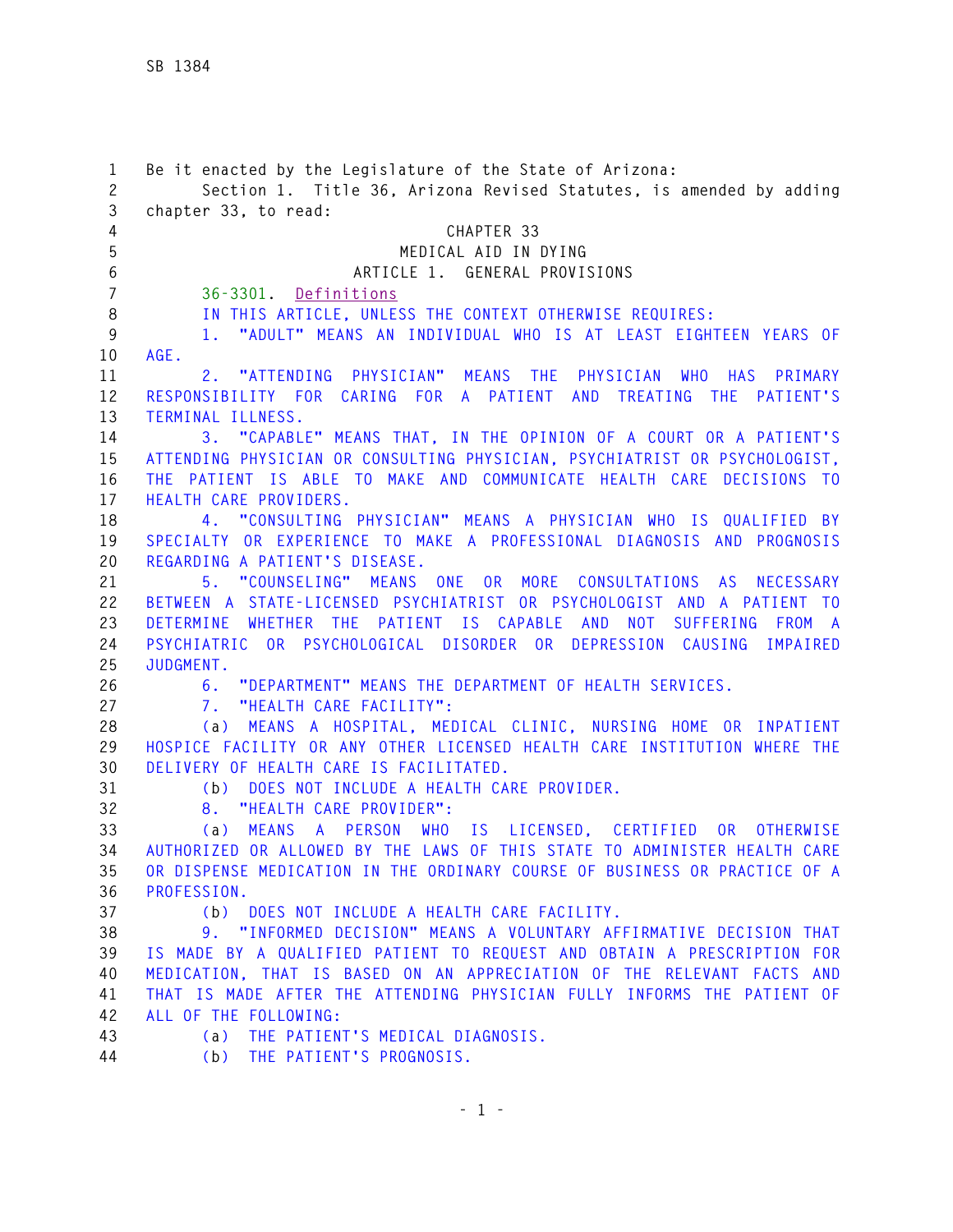**1 (c) THE POTENTIAL RISKS ASSOCIATED WITH TAKING THE MEDICATION TO BE 2 PRESCRIBED. 3 (d) THE PROBABLE RESULT OF TAKING THE MEDICATION TO BE PRESCRIBED. 4 (e) FEASIBLE ALTERNATIVES TO TAKING THE MEDICATION, INCLUDING 5 COMFORT CARE, HOSPICE CARE AND PAIN CONTROL. 6 10. "MEDICALLY CONFIRM" MEANS THAT A CONSULTING PHYSICIAN WHO HAS 7 EXAMINED THE PATIENT AND THE PATIENT'S RELEVANT MEDICAL RECORDS CONFIRMS 8 THE MEDICAL OPINION OF THE ATTENDING PHYSICIAN. 9 11. "PHYSICIAN" MEANS AN INDIVIDUAL WHO IS LICENSED PURSUANT TO 10 TITLE 32, CHAPTER 13 OR 17. 11 12. "PRESCRIPTION FOR MEDICATION" MEANS A PRESCRIPTION THAT IS 12 WRITTEN BY AN ATTENDING PHYSICIAN FOR MEDICATION FOR A QUALIFIED PATIENT 13 TO SELF-ADMINISTER TO BRING ABOUT A PEACEFUL DEATH IN ACCORDANCE WITH THIS 14 ARTICLE. 15 13. "QUALIFIED PATIENT" MEANS A CAPABLE, TERMINALLY ILL ADULT WHO 16 IS A RESIDENT OF THIS STATE AND WHO HAS SATISFIED THE REQUIREMENTS OF THIS 17 ARTICLE IN ORDER TO OBTAIN A PRESCRIPTION FOR MEDICATION. 18 14. "SELF-ADMINISTER": 19 (a) MEANS AN AFFIRMATIVE, CONSCIOUS VOLUNTARY ACT BY A QUALIFIED 20 PATIENT TO INGEST THE PRESCRIPTION MEDICATION. 21 (b) DOES NOT INCLUDE THE ADMINISTRATION OF PRESCRIPTION MEDICATION 22 BY AN INJECTION OR INTRAVENOUS INFUSION. 23 15. "TERMINAL ILLNESS" OR "TERMINALLY ILL" MEANS AN INCURABLE 24 ILLNESS THAT WILL, WITHIN REASONABLE MEDICAL JUDGMENT, RESULT IN DEATH 25 WITHIN SIX MONTHS. 26 36-3302. Prescription for medication; written request; 27 initiation 28 AN ADULT RESIDENT OF THIS STATE WHO IS CAPABLE, WHO THE ATTENDING 29 PHYSICIAN AND CONSULTING PHYSICIAN HAVE DETERMINED IS SUFFERING FROM A 30 TERMINAL ILLNESS AND WHO HAS VOLUNTARILY EXPRESSED A WISH TO DIE MAY MAKE 31 A WRITTEN REQUEST FOR A PRESCRIPTION FOR MEDICATION. 32 36-3303. Form of request; translation; witnesses; signatures 33 A. A VALID REQUEST FOR A PRESCRIPTION FOR MEDICATION MUST BE IN 34 SUBSTANTIALLY THE FORM DESCRIBED IN SECTION 36-3323, BE SIGNED AND DATED 35 BY THE QUALIFIED PATIENT AND BE WITNESSED BY AT LEAST TWO INDIVIDUALS WHO, 36 IN THE PRESENCE OF THE QUALIFIED PATIENT, ATTEST THAT TO THE BEST OF THEIR 37 KNOWLEDGE AND BELIEF THE QUALIFIED PATIENT IS CAPABLE, IS ACTING 38 VOLUNTARILY AND IS NOT BEING COERCED TO SIGN THE REQUEST. A PERSON WHO 39 DOES NOT SPEAK ENGLISH MAY HAVE THE WRITTEN REQUEST FORM TRANSLATED INTO 40 THE PERSON'S PRIMARY LANGUAGE FOR SIGNATURE. 41 B. ONE OF THE WITNESSES MUST BE AN INDIVIDUAL WHO IS NOT ANY OF THE 42 FOLLOWING: 43 1. A RELATIVE OF THE QUALIFIED PATIENT BY BLOOD, MARRIAGE OR 44 ADOPTION.**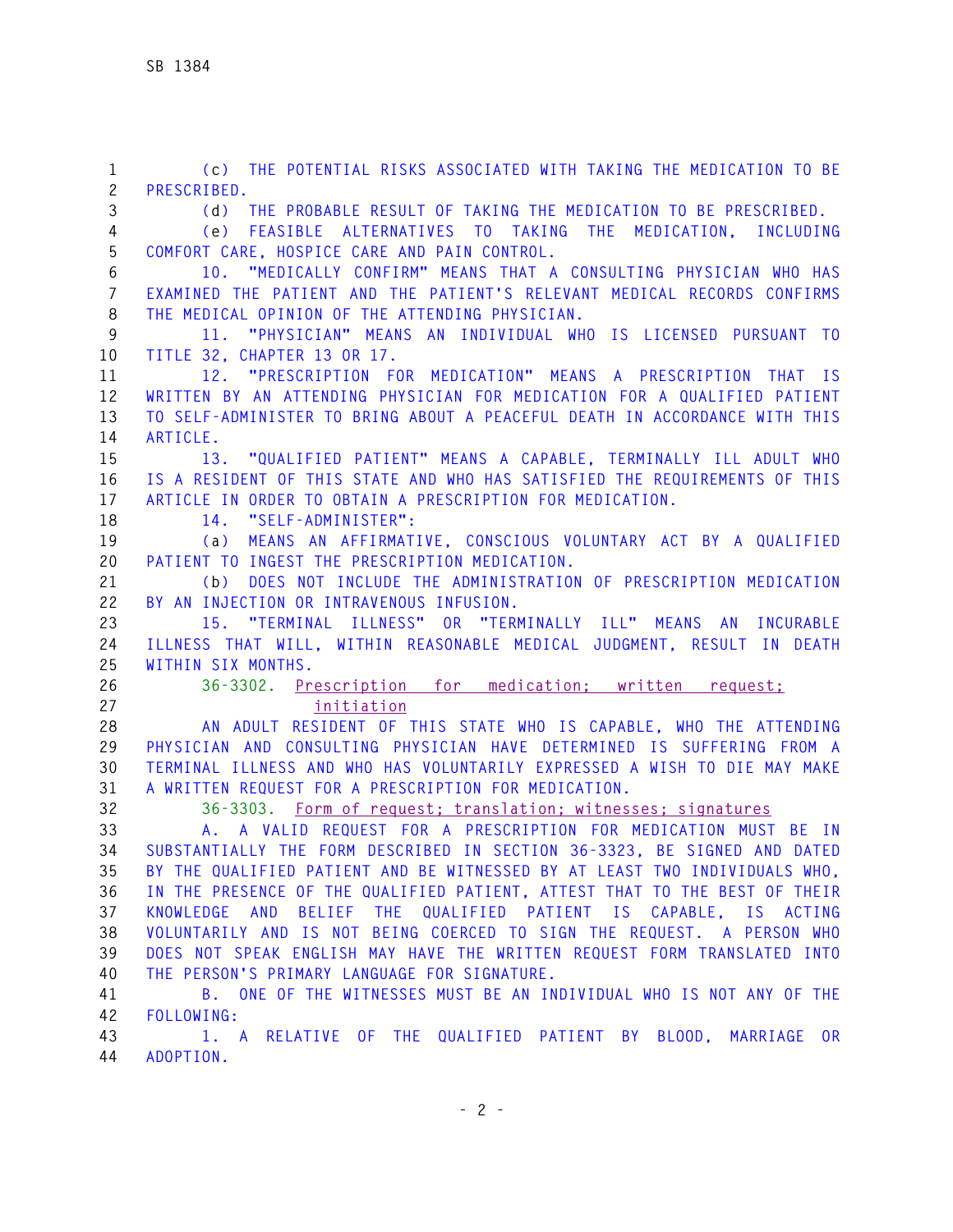**1 2. AT THE TIME THE REQUEST IS SIGNED, ENTITLED TO ANY PORTION OF 2 THE QUALIFIED PATIENT'S ESTATE ON THE QUALIFIED PATIENT'S DEATH UNDER ANY 3 WILL OR BY OPERATION OF LAW. 4 3. AT THE TIME THE REQUEST IS SIGNED, THE QUALIFIED PATIENT'S 5 ATTENDING PHYSICIAN. 6 36-3304. Attending physician; requirements 7 THE ATTENDING PHYSICIAN SHALL DO ALL OF THE FOLLOWING: 8 1. MAKE THE INITIAL DETERMINATION WHETHER A PATIENT HAS A TERMINAL 9 ILLNESS, IS CAPABLE AND HAS MADE THE REQUEST VOLUNTARILY. 10 2. REQUEST THE PATIENT TO DEMONSTRATE RESIDENCY IN THIS STATE 11 PURSUANT TO SECTION 36-3313. 12 3. ENSURE THAT THE PATIENT IS MAKING AN INFORMED DECISION BY 13 INFORMING THE PATIENT OF ALL OF THE FOLLOWING: 14 (a) THE PATIENT'S MEDICAL DIAGNOSIS. 15 (b) THE PATIENT'S PROGNOSIS. 16 (c) THE POTENTIAL RISKS ASSOCIATED WITH TAKING THE MEDICATION TO BE 17 PRESCRIBED. 18 (d) THE PROBABLE RESULT OF TAKING THE MEDICATION TO BE PRESCRIBED. 19 (e) FEASIBLE ALTERNATIVES AND CONCURRENT OR ADDITIONAL TREATMENT 20 OPPORTUNITIES FOR THE PATIENT'S TERMINAL ILLNESS, INCLUDING COMFORT CARE, 21 PALLIATIVE CARE, HOSPICE CARE AND PAIN CONTROL, AS WELL AS THE RISKS AND 22 BENEFITS OF EACH ALTERNATIVE. 23 (f) PROVIDE THE PATIENT WITH A REFERRAL FOR COMFORT CARE, 24 PALLIATIVE CARE, HOSPICE CARE, PAIN CONTROL OR OTHER END-OF-LIFE TREATMENT 25 OPPORTUNITIES AS REQUESTED OR AS CLINICALLY INDICATED. 26 (g) THE BENEFITS OF NOTIFYING THE PATIENT'S NEXT OF KIN. 27 (h) THE PATIENT'S RIGHT TO RESCIND THE REQUEST AT ANY POINT IN 28 TIME. 29 4. REFER THE PATIENT TO A CONSULTING PHYSICIAN TO MEDICALLY CONFIRM 30 THE DIAGNOSIS AND TO DETERMINE THAT THE PATIENT IS CAPABLE AND ACTING 31 VOLUNTARILY. 32 5. REFER THE PATIENT FOR COUNSELING IF APPROPRIATE PURSUANT TO 33 SECTION 36-3306. 34 6. COUNSEL THE PATIENT ABOUT THE IMPORTANCE OF ALL OF THE 35 FOLLOWING: 36 (a) SAFELY KEEPING AND DISPOSING OF ALL UNUSED PRESCRIPTION FOR 37 MEDICATION. 38 (b) THE RECOMMENDED METHODS OF SELF-ADMINISTERING THE MEDICATIONS 39 PRESCRIBED UNDER THIS ARTICLE. 40 (c) HAVING ANOTHER PERSON PRESENT WHEN THE PATIENT TAKES THE 41 MEDICATION. 42 (d) NOT TAKING THE MEDICATION IN A PUBLIC PLACE. 43 7. OFFER THE PATIENT AN OPPORTUNITY TO RESCIND AT THE END OF THE 44 FIFTEEN-DAY WAITING PERIOD PRESCRIBED IN SECTION 36-3311.**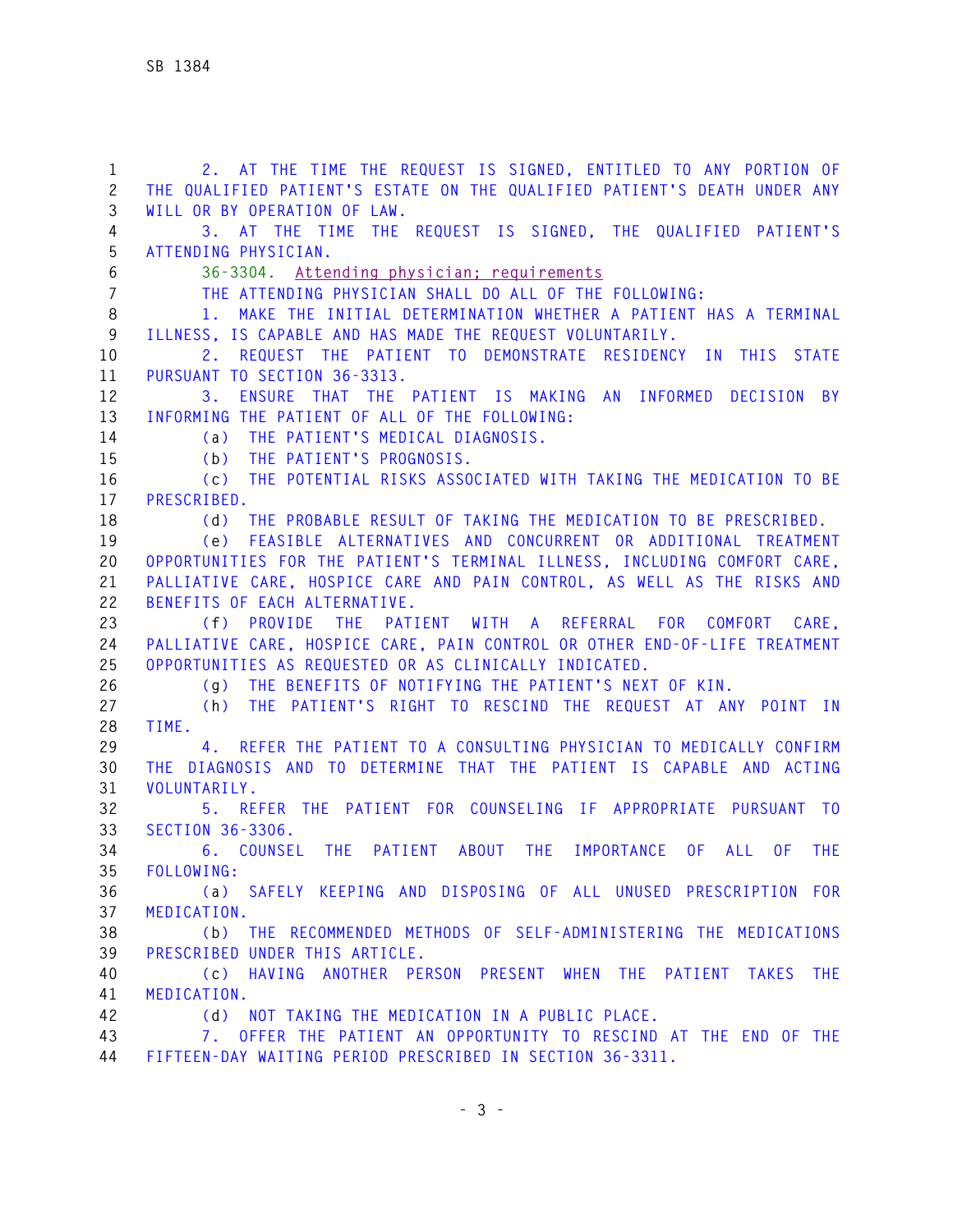**1 8. IMMEDIATELY BEFORE WRITING THE PRESCRIPTION FOR MEDICATION, 2 VERIFY THAT THE PATIENT IS MAKING AN INFORMED DECISION. 3 9. EITHER: 4 (a) IF THE ATTENDING PHYSICIAN IS AUTHORIZED BY STATE AND FEDERAL 5 LAW TO DISPENSE THE MEDICATION, DISPENSE THE MEDICATION DIRECTLY, 6 INCLUDING ANY ANCILLARY MEDICATIONS INTENDED TO MINIMIZE THE PATIENT'S 7 DISCOMFORT. 8 (b) WITH THE PATIENT'S WRITTEN CONSENT, DO BOTH OF THE FOLLOWING: 9 (i) CONTACT A PHARMACIST AND INFORM THE PHARMACIST OF THE 10 PRESCRIPTION. 11 (ii) DELIVER THE WRITTEN PRESCRIPTION FOR MEDICATION PERSONALLY OR 12 BY OTHER MEANS TO THE PHARMACIST, WHO WILL DISPENSE THE MEDICATIONS TO 13 EITHER THE PATIENT, THE ATTENDING PHYSICIAN OR AN EXPRESSLY IDENTIFIED 14 AGENT OF THE PATIENT. 15 10. DOCUMENT THE PATIENT'S MEDICAL RECORD AS REQUIRED IN SECTION 16 36-3312. 17 11. ENSURE THAT ALL APPROPRIATE STEPS ARE CARRIED OUT IN ACCORDANCE 18 WITH THIS ARTICLE BEFORE WRITING A PRESCRIPTION FOR MEDICATION. 19 36-3305. Consulting physician; confirmation of diagnosis; 20 requirements 21 BEFORE A PATIENT IS DEEMED QUALIFIED UNDER THIS ARTICLE, A 22 CONSULTING PHYSICIAN SHALL EXAMINE THE PATIENT AND THE PATIENT'S RELEVANT 23 MEDICAL RECORDS, SHALL CONFIRM IN WRITING THE ATTENDING PHYSICIAN'S 24 DIAGNOSIS THAT THE PATIENT IS SUFFERING FROM A TERMINAL ILLNESS AND SHALL 25 VERIFY THAT THE PATIENT IS CAPABLE, IS ACTING VOLUNTARILY AND HAS MADE AN 26 INFORMED DECISION. 27 36-3306. Counseling referral; prohibition 28 IF THE ATTENDING PHYSICIAN OR THE CONSULTING PHYSICIAN BELIEVES A 29 PATIENT MAY BE SUFFERING FROM A PSYCHIATRIC OR PSYCHOLOGICAL DISORDER OR 30 DEPRESSION CAUSING IMPAIRED JUDGMENT, EITHER PHYSICIAN SHALL REFER THE 31 PATIENT FOR COUNSELING. THE ATTENDING PHYSICIAN MAY NOT WRITE A 32 PRESCRIPTION FOR MEDICATION UNTIL THE PERSON PERFORMING THE COUNSELING 33 DETERMINES THAT THE PATIENT IS NOT SUFFERING FROM A PSYCHIATRIC OR 34 PSYCHOLOGICAL DISORDER OR DEPRESSION CAUSING IMPAIRED JUDGMENT. 35 36-3307. Informed decision required; verification 36 THE ATTENDING PHYSICIAN MAY NOT WRITE A PRESCRIPTION FOR MEDICATION 37 UNLESS THE QUALIFIED PATIENT HAS MADE AN INFORMED DECISION. IMMEDIATELY 38 BEFORE WRITING A PRESCRIPTION FOR MEDICATION, THE ATTENDING PHYSICIAN 39 SHALL VERIFY THAT THE QUALIFIED PATIENT IS MAKING AN INFORMED DECISION. 40 36-3308. Family notification 41 THE ATTENDING PHYSICIAN SHALL RECOMMEND THAT THE QUALIFIED PATIENT 42 NOTIFY THE QUALIFIED PATIENT'S NEXT OF KIN REGARDING THE PATIENT'S REQUEST 43 FOR A PRESCRIPTION FOR MEDICATION. IF THE PATIENT DECLINES OR IS UNABLE 44 TO NOTIFY NEXT OF KIN, THE ATTENDING PHYSICIAN MAY NOT DENY THE QUALIFIED 45 PATIENT'S REQUEST FOR THAT REASON.**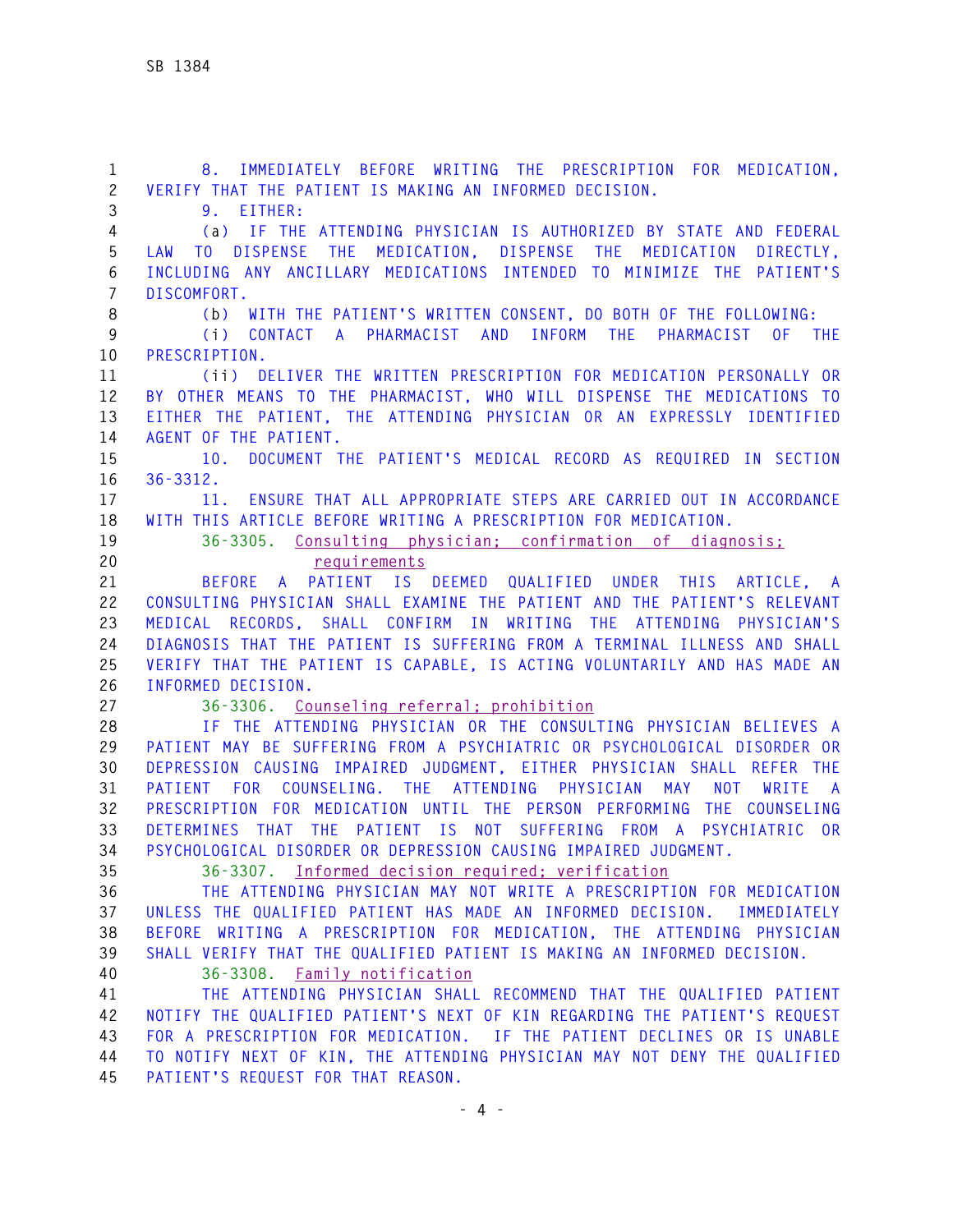| $\mathbf{1}$ | 36-3309. Use of interpreters                                                         |
|--------------|--------------------------------------------------------------------------------------|
| $\mathbf{2}$ | AN INTERPRETER WHOSE SERVICES ARE PROVIDED TO A PATIENT REQUESTING                   |
| 3            | INFORMATION ON CARE UNDER THIS ARTICLE SHALL MEET THE STANDARDS ADOPTED BY           |
| 4            | TRANSLATORS AND INTERPRETERS OR THE<br>NATIONAL COUNCIL<br>ARIZONA<br>0 <sub>N</sub> |
| 5            | INTERPRETING IN HEALTH CARE OR OTHER STANDARDS DEEMED ACCEPTABLE BY THE              |
| 6            | DEPARTMENT FOR HEALTH CARE PROVIDERS IN THIS STATE. AN INTERPRETER WHO IS            |
| 7            | USED FOR THE PURPOSES OF THIS ARTICLE MAY NOT BE RELATED TO THE QUALIFIED            |
| 8            | PATIENT BY BLOOD, MARRIAGE, REGISTERED DOMESTIC PARTNERSHIP OR ADOPTION OR           |
| 9            | BE ENTITLED TO A PORTION OF THE PATIENT'S ESTATE ON DEATH.                           |
| 10           | 36-3310. Right to rescind request: disposal of unused                                |
| 11           | medication                                                                           |
| 12           | A. A QUALIFIED PATIENT MAY RESCIND A REQUEST AT ANY TIME AND IN ANY                  |
| 13           | MANNER WITHOUT REGARD TO THE QUALIFIED PATIENT'S MENTAL STATE. THE                   |
| 14           | ATTENDING PHYSICIAN MAY NOT WRITE A PRESCRIPTION FOR MEDICATION WITHOUT              |
| 15           | OFFERING THE QUALIFIED PATIENT AN OPPORTUNITY TO RESCIND THE REQUEST.                |
| 16           | B. IF THE ATTENDING PHYSICIAN WRITES A PRESCRIPTION FOR MEDICATION                   |
| 17           | AND THE QUALIFIED PATIENT DECIDES NOT TO USE THE MEDICATION TO END THE               |
| 18           | QUALIFIED PATIENT'S LIFE, THE QUALIFIED PATIENT SHALL DISPOSE OF ANY                 |
| 19           | UNUSED MEDICATION USING A UNITED STATES DRUG ENFORCEMENT ADMINISTRATION              |
| 20           | AUTHORIZED COLLECTOR.                                                                |
| 21           | 36-3311. Waiting period: waiver                                                      |
| 22           | A. AT LEAST FIFTEEN DAYS MUST ELAPSE BETWEEN THE<br>QUALIFIED                        |
| 23           | PATIENT'S INITIAL ORAL REQUEST AND THE WRITING OF A PRESCRIPTION FOR                 |
| 24           | MEDICATION.                                                                          |
| 25           | B. NOTWITHSTANDING SUBSECTION A OF THIS SECTION, IF THE ATTENDING                    |
| 26           | PHYSICIAN ATTESTS THAT THE QUALIFIED PATIENT WILL, WITHIN REASONABLE                 |
| 27           | MEDICAL JUDGMENT, DIE WITHIN THE FIFTEEN DAYS AFTER MAKING THE INITIAL               |
| 28           | ORAL REQUEST, THE QUALIFIED PATIENT MAY REITERATE THE ORAL REQUEST TO THE            |
| 29           | ATTENDING PHYSICIAN AND SUBMIT THE WRITTEN REQUEST AT ANY TIME AFTER                 |
| 30           | MAKING THE INITIAL ORAL REQUEST, AND THE FIFTEEN-DAY WAITING PERIOD WILL             |
| 31           | BE WAIVED.                                                                           |
| 32           | 36-3312. Medical records: documentation: requirements                                |
| 33           | ALL OF THE FOLLOWING SHALL BE DOCUMENTED OR FILED IN THE OUALIFIED                   |
| 34           | PATIENT'S MEDICAL RECORD:                                                            |
| 35           | 1. ALL ORAL REQUESTS BY A QUALIFIED PATIENT FOR A PRESCRIPTION FOR                   |
| 36           | MEDICATION.                                                                          |
| 37           | 2. ALL WRITTEN REQUESTS BY A QUALIFIED PATIENT FOR A PRESCRIPTION                    |
| 38           | FOR MEDICATION.                                                                      |
| 39           | $3.$ THE<br>ATTENDING PHYSICIAN'S DIAGNOSIS AND PROGNOSIS<br>AND                     |
| 40           | DETERMINATION THAT THE QUALIFIED PATIENT IS CAPABLE, IS ACTING VOLUNTARILY           |
| 41           | AND HAS MADE AN INFORMED DECISION.                                                   |
| 42           | 4. THE CONSULTING PHYSICIAN'S DIAGNOSIS AND PROGNOSIS<br>AND                         |
| 43           | VERIFICATION THAT THE QUALIFIED PATIENT IS CAPABLE, IS ACTING VOLUNTARILY            |
| 44           | AND HAS MADE AN INFORMED DECISION.                                                   |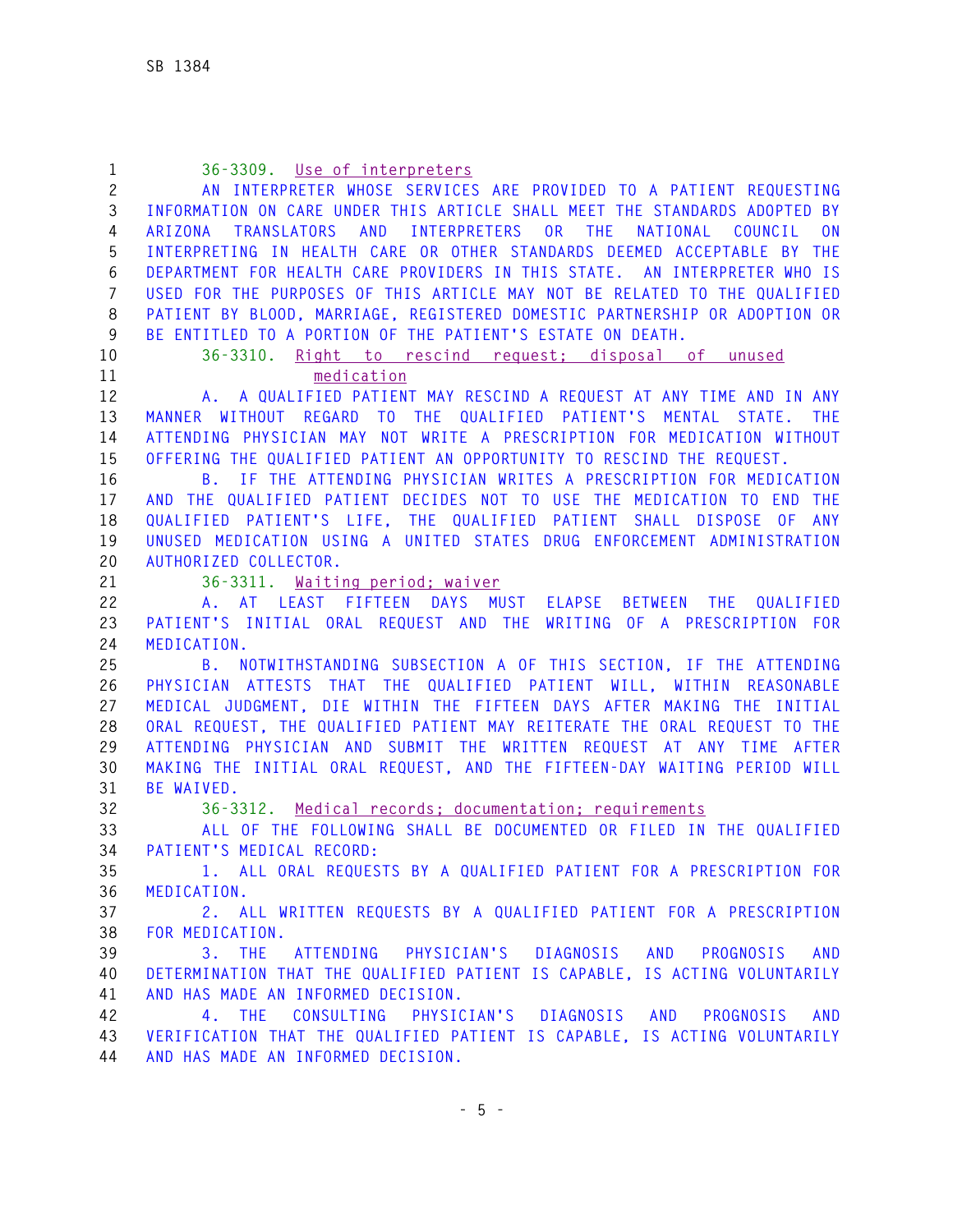**1 5. A REPORT OF THE OUTCOME AND DETERMINATIONS MADE DURING 2 COUNSELING, IF PERFORMED. 3 6. THE ATTENDING PHYSICIAN'S OFFER TO THE QUALIFIED PATIENT TO 4 RESCIND THE QUALIFIED PATIENT'S REQUEST AT THE TIME OF THE QUALIFIED 5 PATIENT'S SECOND ORAL REQUEST. 6 7. A NOTE FROM THE ATTENDING PHYSICIAN INDICATING THAT ALL 7 REQUIREMENTS UNDER THIS ARTICLE HAVE BEEN MET AND INDICATING THE STEPS 8 TAKEN TO CARRY OUT THE REQUEST, INCLUDING A NOTATION OF ANY MEDICATIONS 9 PRESCRIBED. 10 36-3313. Residency requirement 11 THE ATTENDING PHYSICIAN MAY GRANT A QUALIFIED PATIENT'S REQUEST 12 UNDER THIS ARTICLE ONLY IF THE PATIENT IS A RESIDENT OF THIS STATE. 13 ARIZONA RESIDENCY IS ESTABLISHED IF THE PATIENT MEETS ANY OF THE 14 FOLLOWING: 15 1. POSSESSES AN ARIZONA DRIVER LICENSE. 16 2. POSSESSES AN ARIZONA NONOPERATING IDENTIFICATION LICENSE. 17 3. REGISTERS TO VOTE IN THIS STATE. 18 4. OWNS OR LEASES PROPERTY IN THIS STATE. 19 5. FILES AN ARIZONA STATE TAX RETURN FOR THE MOST RECENT TAXABLE 20 YEAR. 21 6. PROVIDES OTHER MEANS OF DEMONSTRATING RESIDENCY ACCEPTABLE TO 22 THE ATTENDING PHYSICIAN. 23 36-3314. Reporting requirements; confidentiality; rules; 24 annual report 25 A. THE DEPARTMENT SHALL ANNUALLY REVIEW A SAMPLE OF RECORDS 26 MAINTAINED PURSUANT TO THIS ARTICLE. 27 B. THE DEPARTMENT SHALL REQUIRE A HEALTH CARE PROVIDER, WITHIN 28 THIRTY DAYS AFTER DISPENSING A PRESCRIPTION FOR MEDICATION PURSUANT TO 29 THIS ARTICLE, TO FILE A COPY OF THE DISPENSING RECORD WITH THE DEPARTMENT. 30 C. THE DEPARTMENT SHALL ADOPT RULES TO FACILITATE THE COLLECTION OF 31 INFORMATION REGARDING COMPLIANCE WITH THIS ARTICLE. EXCEPT AS OTHERWISE 32 REQUIRED BY LAW, THE INFORMATION COLLECTED IS NOT A PUBLIC RECORD AND IS 33 NOT AVAILABLE FOR INSPECTION BY THE PUBLIC. 34 D. THE DEPARTMENT SHALL GENERATE AND MAKE AVAILABLE TO THE PUBLIC 35 AN ANNUAL STATISTICAL REPORT OF INFORMATION COLLECTED UNDER THIS SECTION. 36 36-3315. Effect on construction of contracts, wills or 37 agreements 38 A. A PROVISION IN A CONTRACT, WILL OR OTHER AGREEMENT, WHETHER 39 WRITTEN OR ORAL, IS INVALID TO THE EXTENT THAT THE PROVISION WOULD AFFECT 40 WHETHER A PERSON MAY MAKE OR RESCIND A REQUEST FOR A PRESCRIPTION FOR 41 MEDICATION. 42 B. AN OBLIGATION OWING UNDER ANY CURRENTLY EXISTING CONTRACT MAY 43 NOT BE CONDITIONED ON OR AFFECTED BY THE MAKING OR RESCINDING OF A REQUEST 44 BY A PERSON FOR A PRESCRIPTION FOR MEDICATION.**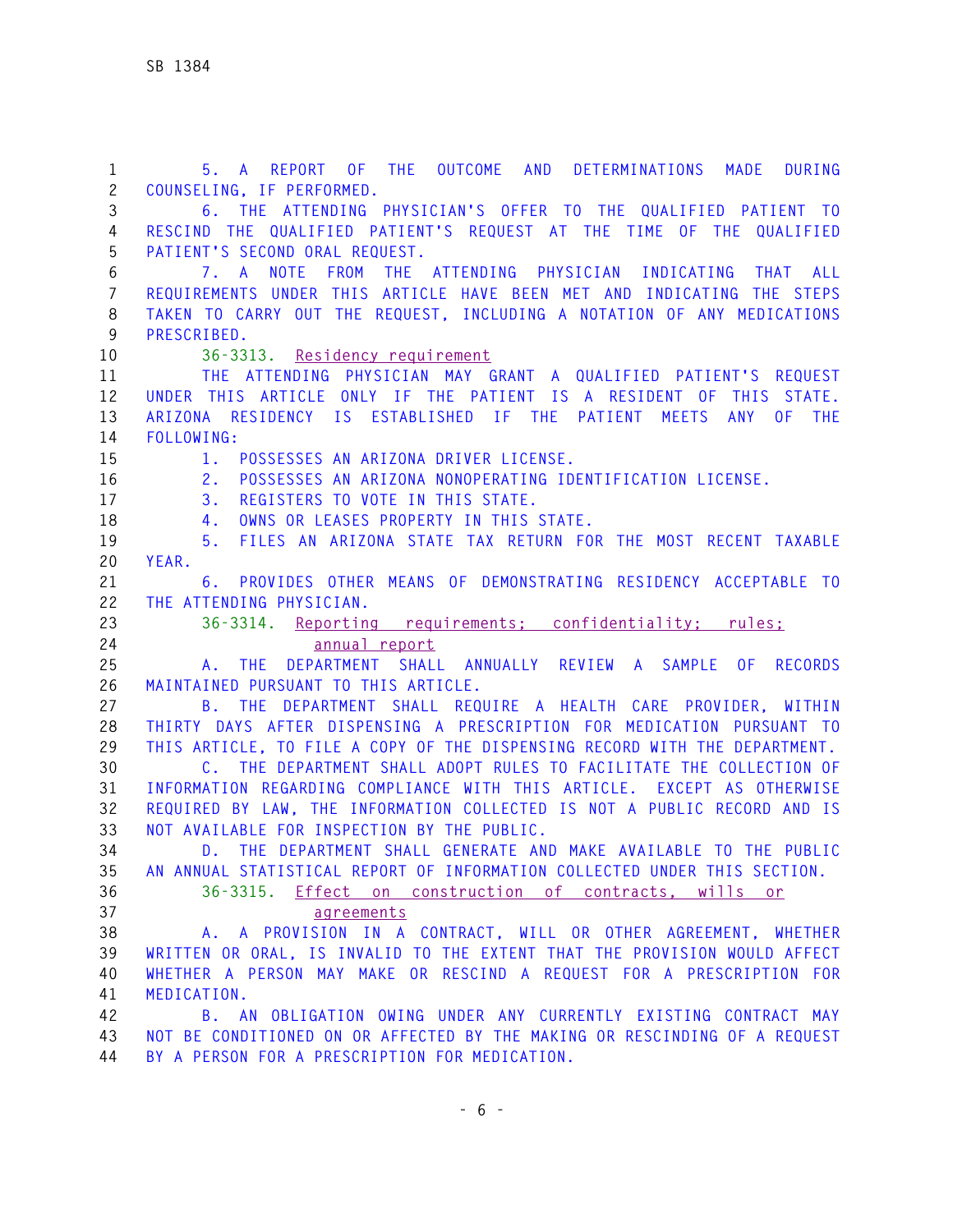| $\mathbf{1}$   | 36-3316. Insurance or annuity policies                                     |
|----------------|----------------------------------------------------------------------------|
| $\mathbf{2}$   | THE SALE, PROCUREMENT OR ISSUANCE OR DELIVERY OF BENEFITS UNDER A          |
| 3              | LIFE, HEALTH OR ACCIDENT INSURANCE OR ANNUITY POLICY OR THE RATE CHARGED   |
| 4              | FOR A POLICY MAY NOT BE CONDITIONED ON OR AFFECTED BY THE AVAILABILITY OF  |
| 5              | MEDICATION PURSUANT TO THIS ARTICLE OR ON A QUALIFIED PATIENT MAKING OR    |
| 6              | RESCINDING A REQUEST FOR A PRESCRIPTION FOR MEDICATION. A<br>QUALIFIED     |
| $\overline{7}$ | PATIENT'S ACT OF INGESTING MEDICATION TO END THE PATIENT'S LIFE IN A       |
| 8              | HUMANE AND DIGNIFIED MANNER DOES NOT AFFECT A LIFE, HEALTH OR ACCIDENT     |
| 9              | INSURANCE OR ANNUITY POLICY ISSUED OR DELIVERED IN THIS STATE.             |
| 10             | 36-3317. Construction of article                                           |
| 11             | THIS ARTICLE DOES NOT AUTHORIZE A PHYSICIAN OR ANY OTHER PERSON TO         |
| 12             | END A PATIENT'S LIFE BY LETHAL INJECTION OR SUBCUTANEOUS INFUSIONS, MERCY  |
| 13             | KILLING OR ACTIVE EUTHANASIA. ACTIONS TAKEN IN ACCORDANCE WITH THIS        |
| 14             | ARTICLE DO NOT, FOR ANY PURPOSE, CONSTITUTE SUICIDE, ASSISTED SUICIDE,     |
| 15             | MERCY KILLING, ELDER ABUSE OR HOMICIDE UNDER THE LAW.                      |
| 16             | 36-3318. Health care facilities; transfer; coordination;                   |
| 17             | duties                                                                     |
| 18             | IF A QUALIFIED PATIENT WISHES TO TRANSFER TO A DIFFERENT HEALTH CARE       |
| 19             | FACILITY TO RECEIVE CARE, THE NONPARTICIPATING HEALTH CARE FACILITY SHALL  |
| 20             | COORDINATE THE TRANSFER IN A TIMELY MANNER, INCLUDING THE TRANSFER OF THE  |
| 21             | PATIENT'S MEDICAL RECORDS, INCLUDING A NOTATION OF THE DATE THAT THE       |
| 22             | PATIENT FIRST REQUESTED A PRESCRIPTION FOR MEDICATION.                     |
| 23             | 36-3319. Immunities; prohibiting a health care provider from               |
| 24             | participation; permissible sanctions; definitions                          |
| 25             | A. EXCEPT AS PROVIDED IN SECTION 36-3321:                                  |
| 26             | A HEALTH CARE PROVIDER OR HEALTH CARE FACILITY IS NOT SUBJECT TO<br>1.     |
| 27             | CIVIL OR CRIMINAL LIABILITY OR PROFESSIONAL DISCIPLINARY ACTION, INCLUDING |
| 28             | CENSURE, SUSPENSION, LOSS OF LICENSE, LOSS OF MEDICAL PRIVILEGES, LOSS OF  |
| 29             | MEMBERSHIP OR ANY OTHER PENALTY, FOR ENGAGING IN THE PRACTICE OF MEDICAL   |
| 30             | AID IN DYING IN ACCORDANCE WITH THE STANDARD OF CARE AND IN GOOD FAITH     |
| 31             | COMPLIANCE WITH THIS ARTICLE.                                              |
| 32             | 2. A HEALTH CARE PROVIDER, HEALTH CARE FACILITY OR PROFESSIONAL            |
| 33             | ORGANIZATION OR ASSOCIATION MAY NOT SUBJECT A HEALTH CARE PROVIDER TO      |
| 34             | CENSURE, DISCIPLINE, SUSPENSION, LOSS OF LICENSE, LOSS OF PRIVILEGES, LOSS |
| 35             | OF MEMBERSHIP OR ANY OTHER PENALTY FOR PROVIDING MEDICAL AID IN DYING IN   |
| 36             | ACCORDANCE WITH THE STANDARD OF CARE AND IN GOOD FAITH PURSUANT TO THIS    |
| 37             | ARTICLE OR FOR PROVIDING SCIENTIFIC AND ACCURATE INFORMATION ABOUT MEDICAL |
| 38             | AID IN DYING TO AN INDIVIDUAL WHEN DISCUSSING END-OF-LIFE CARE OPTIONS.    |
| 39             | A HEALTH CARE PROVIDER IS NOT SUBJECT TO CIVIL OR CRIMINAL<br>3.           |
| 40             | LIABILITY OR PROFESSIONAL DISCIPLINE IF, WITH THE CONSENT OF THE QUALIFIED |
| 41             | PATIENT, THE HEALTH CARE PROVIDER IS PRESENT WHEN THE QUALIFIED PATIENT    |
| 42             | SELF-ADMINISTERS MEDICATION PRESCRIBED PURSUANT TO THIS ARTICLE OR AT THE  |
| 43             | TIME OF THE QUALIFIED PATIENT'S DEATH.                                     |
| 44             | 4. A REQUEST BY A QUALIFIED PATIENT FOR OR PROVISION<br>BY AN              |
| 45             | ATTENDING PHYSICIAN OF A PRESCRIPTION FOR MEDICATION IN<br>GOOD FAITH      |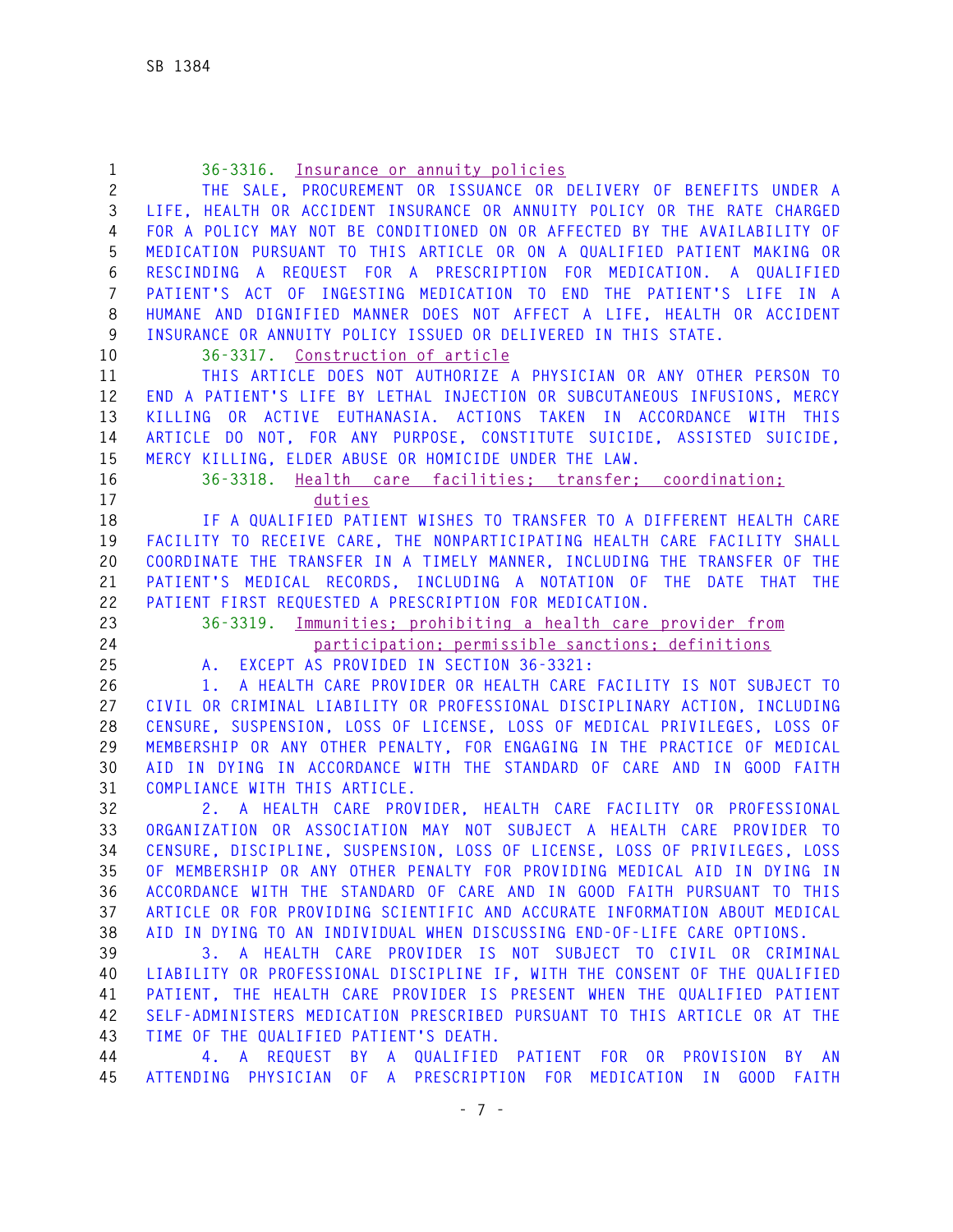**1 COMPLIANCE WITH THIS ARTICLE DOES NOT CONSTITUTE NEGLECT FOR ANY PURPOSE 2 OF LAW OR PROVIDE THE SOLE BASIS FOR THE APPOINTMENT OF A GUARDIAN OR 3 CONSERVATOR.** 

**4 5. A HEALTH CARE PROVIDER IS NOT UNDER ANY DUTY, WHETHER BY 5 CONTRACT, STATUTE OR ANY OTHER LEGAL REQUIREMENT, TO PARTICIPATE IN 6 PROVIDING A QUALIFIED PATIENT PRESCRIBED MEDICATION TO END THE QUALIFIED 7 PATIENT'S LIFE. IF A HEALTH CARE PROVIDER IS UNABLE OR UNWILLING TO CARRY 8 OUT A QUALIFIED PATIENT'S REQUEST UNDER THIS ARTICLE AND THE QUALIFIED 9 PATIENT TRANSFERS THE QUALIFIED PATIENT'S CARE TO A NEW HEALTH CARE 10 PROVIDER, THE PRIOR HEALTH CARE PROVIDER SHALL TRANSFER, ON REQUEST, A 11 COPY OF THE QUALIFIED PATIENT'S RELEVANT MEDICAL RECORDS TO THE NEW HEALTH 12 CARE PROVIDER.** 

**13 6. NOTWITHSTANDING ANY OTHER PROVISION OF LAW, A HEALTH CARE 14 PROVIDER MAY PROHIBIT ANOTHER HEALTH CARE PROVIDER FROM PARTICIPATING IN 15 ACTIVITIES COVERED BY THIS ARTICLE ON THE PREMISES OF THE PROHIBITING 16 PROVIDER IF THE PROHIBITING PROVIDER HAS NOTIFIED THE HEALTH CARE PROVIDER 17 OF THE PROHIBITING PROVIDER'S POLICY REGARDING PARTICIPATING IN ACTIVITIES 18 COVERED BY THIS ARTICLE. THIS PARAGRAPH DOES NOT PREVENT A HEALTH CARE 19 PROVIDER FROM PROVIDING A QUALIFIED PATIENT WITH HEALTH CARE SERVICES THAT 20 DO NOT CONSTITUTE PARTICIPATION IN ACTIVITIES COVERED BY THIS ARTICLE.** 

**21 7. NOTWITHSTANDING PARAGRAPHS 1, 2 AND 3 OF THIS SUBSECTION, A 22 HEALTH CARE PROVIDER MAY SUBJECT ANOTHER HEALTH CARE PROVIDER TO ANY OF 23 THE FOLLOWING SANCTIONS IF THE SANCTIONING HEALTH CARE PROVIDER HAS 24 NOTIFIED THE SANCTIONED HEALTH CARE PROVIDER BEFORE PARTICIPATING IN 25 ACTIVITIES COVERED BY THIS ARTICLE THAT THE ACTIONS ARE PROHIBITED:** 

**26 (a) LOSS OF PRIVILEGES, LOSS OF MEMBERSHIP OR ANY OTHER SANCTION 27 PROVIDED PURSUANT TO THE MEDICAL STAFF BYLAWS, POLICIES AND PROCEDURES OF 28 THE SANCTIONING HEALTH CARE PROVIDER IF THE SANCTIONED HEALTH CARE 29 PROVIDER IS A MEMBER OF THE SANCTIONING HEALTH CARE PROVIDER'S MEDICAL 30 STAFF AND PARTICIPATES IN ACTIVITIES COVERED BY THIS ARTICLE WHILE ON THE 31 HEALTH CARE FACILITY PREMISES OF THE SANCTIONING HEALTH CARE PROVIDER, BUT 32 NOT INCLUDING THE PRIVATE MEDICAL OFFICE OF A PHYSICIAN OR OTHER PROVIDER.** 

**33 (b) TERMINATION OF LEASE OR OTHER PROPERTY CONTRACT OR OTHER 34 NONMONETARY REMEDIES PROVIDED BY A LEASE CONTRACT, NOT INCLUDING LOSS OR 35 RESTRICTION OF MEDICAL STAFF PRIVILEGES OR EXCLUSION FROM A PROVIDER 36 PANEL, IF THE SANCTIONED HEALTH CARE PROVIDER PARTICIPATES IN ACTIVITIES 37 COVERED BY THIS ARTICLE WHILE ON THE PREMISES OF THE SANCTIONING HEALTH 38 CARE PROVIDER OR ON PROPERTY THAT IS OWNED BY OR UNDER THE DIRECT CONTROL 39 OF THE SANCTIONING HEALTH CARE PROVIDER.** 

**40 (c) TERMINATION OF CONTRACT OR OTHER NONMONETARY REMEDIES PROVIDED 41 BY CONTRACT IF THE SANCTIONED HEALTH CARE PROVIDER PARTICIPATES IN 42 ACTIVITIES COVERED BY THIS ARTICLE WHILE ACTING IN THE COURSE AND SCOPE OF 43 THE SANCTIONED HEALTH CARE PROVIDER'S CAPACITY AS AN EMPLOYEE OR 44 INDEPENDENT CONTRACTOR OF THE SANCTIONING HEALTH CARE PROVIDER. THIS 45 SUBDIVISION DOES NOT PREVENT EITHER OF THE FOLLOWING:**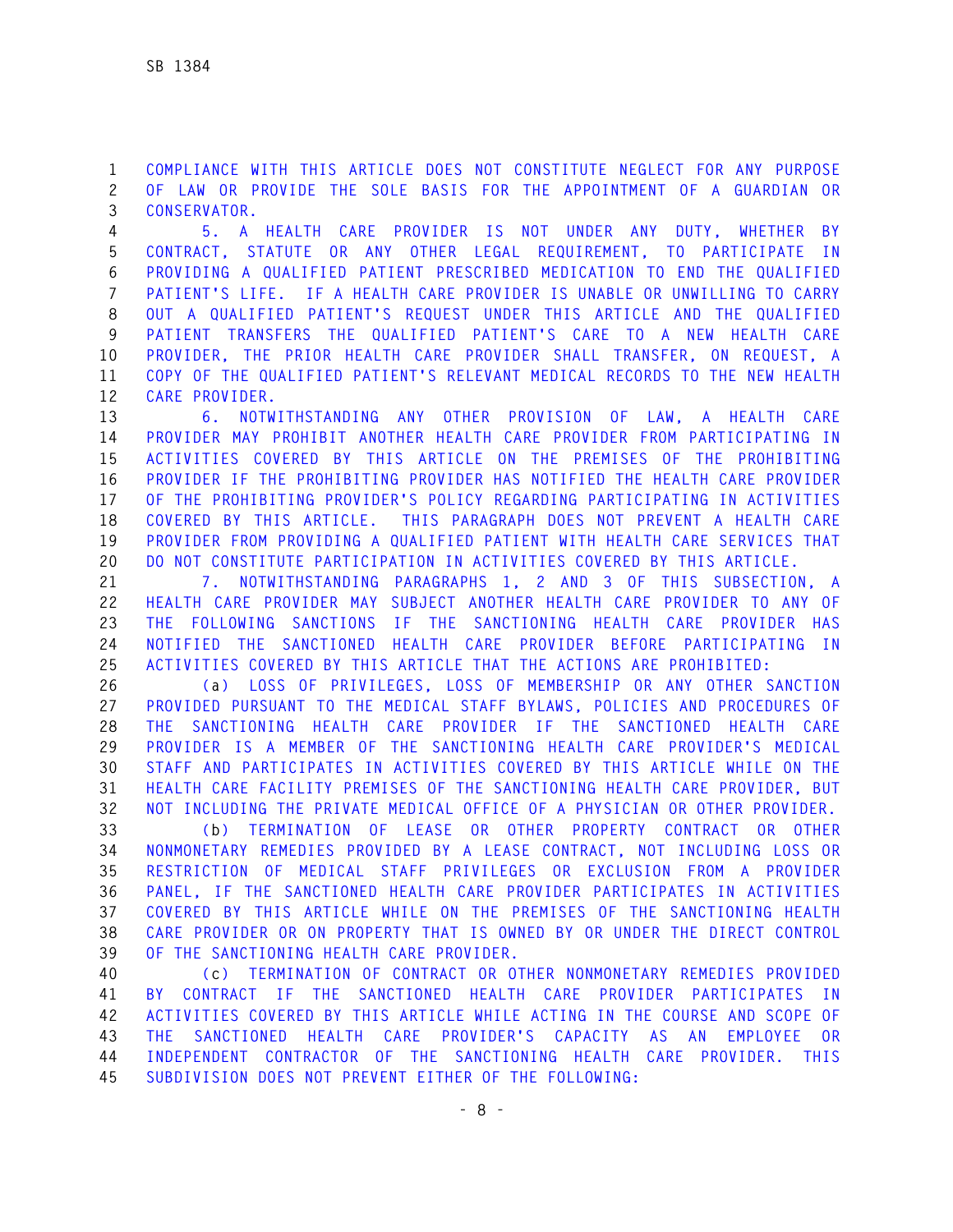**1 (i) A HEALTH CARE PROVIDER FROM PARTICIPATING IN ACTIVITIES COVERED 2 BY THIS ARTICLE WHILE ACTING OUTSIDE THE COURSE AND SCOPE OF THE 3 PROVIDER'S CAPACITY AS AN EMPLOYEE OR INDEPENDENT CONTRACTOR.** 

**4 (ii) A QUALIFIED PATIENT FROM CONTRACTING WITH THE QUALIFIED 5 PATIENT'S ATTENDING PHYSICIAN AND CONSULTING PHYSICIAN TO ACT OUTSIDE THE 6 COURSE AND SCOPE OF THE HEALTH CARE PROVIDER'S CAPACITY AS AN EMPLOYEE OR 7 INDEPENDENT CONTRACTOR OF THE SANCTIONING HEALTH CARE PROVIDER.** 

**8 8. A HEALTH CARE PROVIDER THAT IMPOSES SANCTIONS PURSUANT TO 9 PARAGRAPH 7 OF THIS SUBSECTION MUST FOLLOW ALL DUE PROCESS AND OTHER 10 PROCEDURES THE SANCTIONING HEALTH CARE PROVIDER MAY HAVE THAT ARE RELATED 11 TO IMPOSING SANCTIONS ON ANOTHER HEALTH CARE PROVIDER.** 

**12 9. ACTION TAKEN PURSUANT TO SECTION 36-3303, 36-3304, 36-3305 OR 13 36-3306 MAY NOT BE THE SOLE BASIS FOR A REPORT OF UNPROFESSIONAL CONDUCT 14 UNDER TITLE 32, CHAPTER 13 OR 17.** 

**15 B. FOR THE PURPOSES OF THIS SECTION:** 

**16 1. "NOTIFY" MEANS THAT A SANCTIONING HEALTH CARE PROVIDER 17 SPECIFICALLY INFORMS A HEALTH CARE PROVIDER IN A SEPARATE STATEMENT IN 18 WRITING OF THE SANCTIONING HEALTH CARE PROVIDER'S POLICY ABOUT 19 PARTICIPATING IN ACTIVITIES COVERED BY THIS ARTICLE BEFORE THE HEALTH CARE 20 PROVIDER PARTICIPATES IN ACTIVITIES COVERED BY THIS ARTICLE.** 

**21 2. "PARTICIPATE IN ACTIVITIES COVERED BY THIS ARTICLE":** 

**22 (a) MEANS TO PERFORM THE DUTIES OF AN ATTENDING PHYSICIAN PURSUANT 23 TO SECTION 36-3304 OR A CONSULTING PHYSICIAN PURSUANT TO SECTION 36-3305 24 OR THE COUNSELING FUNCTION PURSUANT TO SECTION 36-3306.** 

**25 (b) DOES NOT INCLUDE MAKING AN INITIAL DETERMINATION THAT A PATIENT 26 HAS A TERMINAL DISEASE AND INFORMING THE PATIENT OF THE MEDICAL PROGNOSIS, 27 PROVIDING INFORMATION ABOUT THIS ARTICLE TO A PATIENT ON THE PATIENT'S 28 REQUEST OR PROVIDING A PATIENT, ON THE PATIENT'S REQUEST, WITH A REFERRAL 29 TO ANOTHER PHYSICIAN OR A PATIENT CONTRACTING WITH THE PATIENT'S ATTENDING 30 PHYSICIAN AND CONSULTING PHYSICIAN TO ACT OUTSIDE OF THE COURSE AND SCOPE 31 OF THE HEALTH CARE PROVIDER'S CAPACITY AS AN EMPLOYEE OR INDEPENDENT 32 CONTRACTOR OF THE SANCTIONING HEALTH CARE PROVIDER.** 

**33 36-3320. Death certificates**

**34 A. UNLESS OTHERWISE PROHIBITED BY LAW, THE ATTENDING PHYSICIAN OR 35 THE DIRECTOR OF THE HEALTH CARE FACILITY SHALL SIGN THE DEATH CERTIFICATE 36 OF A QUALIFIED PATIENT WHO OBTAINED AND SELF-ADMINISTERED A PRESCRIPTION 37 FOR MEDICATION PURSUANT TO THIS ARTICLE.** 

**38 B. WHEN A DEATH HAS OCCURRED IN ACCORDANCE WITH THIS ARTICLE:** 

**39 1. THE MANNER OF DEATH MAY NOT BE LISTED AS SUICIDE OR HOMICIDE.** 

**40 2. THE CAUSE OF DEATH MUST BE LISTED AS THE UNDERLYING TERMINAL 41 ILLNESS. A QUALIFIED PATIENT'S ACT OF SELF-ADMINISTERING MEDICATION 42 PRESCRIBED PURSUANT TO THIS ARTICLE MAY NOT BE INCLUDED ON THE DEATH 43 CERTIFICATE.** 

**44 3. THIS ALONE DOES NOT CONSTITUTE GROUNDS FOR AN INVESTIGATION BY 45 THE COUNTY MEDICAL EXAMINER. A PRELIMINARY INVESTIGATION MAY BE CONDUCTED**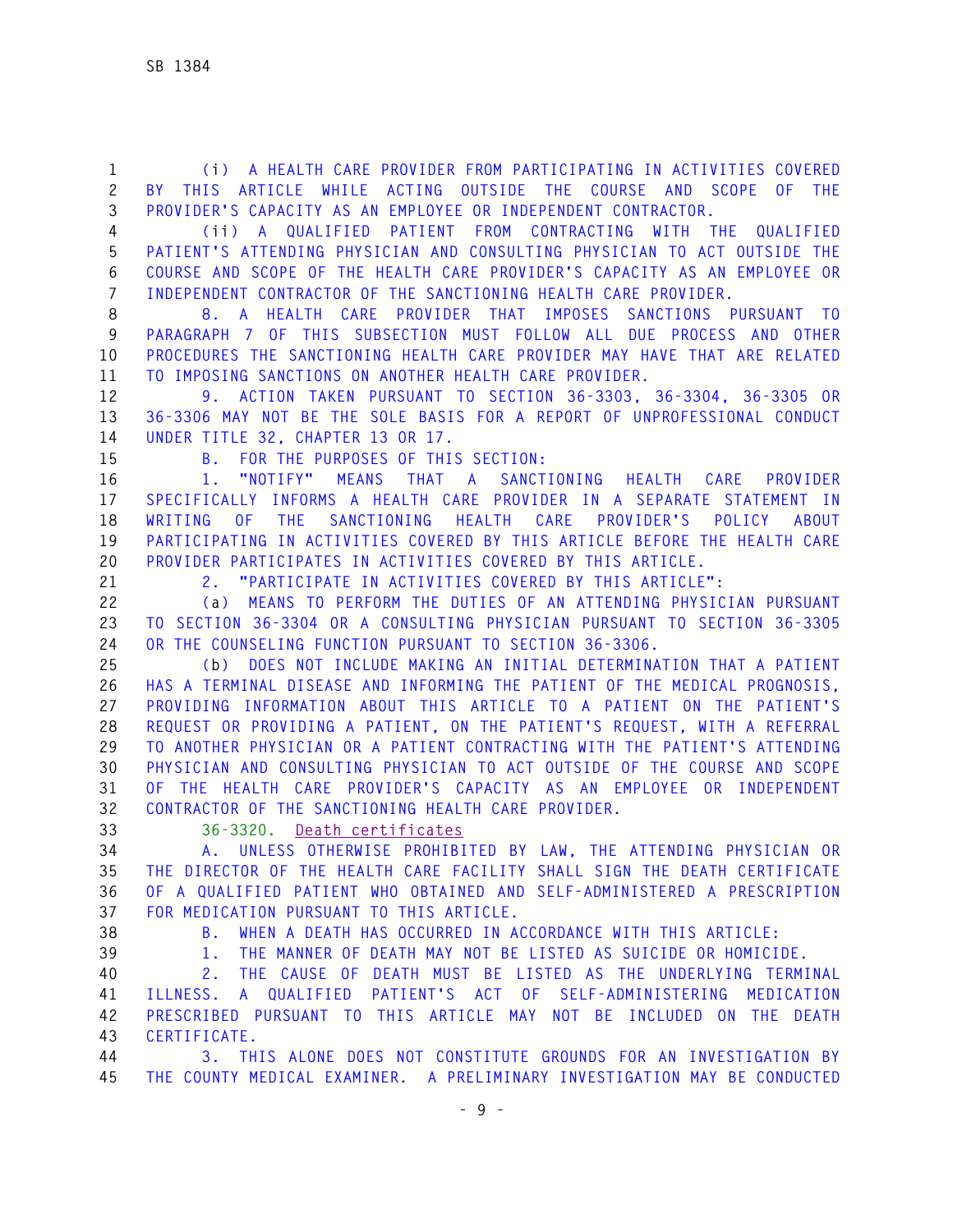**1 TO DETERMINE WHETHER THE PERSON RECEIVED A PRESCRIPTION FOR MEDICATION 2 UNDER THIS ARTICLE. ANY POSTMORTEM INQUIRY OR INVESTIGATION CONDUCTED BY 3 THE COUNTY MEDICAL EXAMINER RELATING TO DEATHS THAT OCCUR PURSUANT TO THIS 4 ARTICLE DOES NOT REQUIRE THE COUNTY MEDICAL EXAMINER TO SIGN THE DEATH 5 CERTIFICATE IF THE ATTENDING PHYSICIAN THAT PRESCRIBED THE MEDICATION IS 6 IDENTIFIED.** 

**7 36-3321. Violations; classification; liability**

**8 A. A PERSON IS GUILTY OF A CLASS 2 FELONY WHO, WITHOUT THE 9 PATIENT'S AUTHORIZATION, WILFULLY ALTERS OR FORGES A REQUEST FOR A 10 PRESCRIPTION FOR MEDICATION OR CONCEALS OR DESTROYS A RESCISSION OF THAT 11 REQUEST WITH THE INTENT OR EFFECT OF CAUSING THE PATIENT'S DEATH.** 

**12 B. A PERSON IS GUILTY OF A CLASS 2 FELONY WHO COERCES OR EXERTS 13 UNDUE INFLUENCE ON A PATIENT WITH A TERMINAL ILLNESS TO REQUEST A 14 PRESCRIPTION FOR MEDICATION PURSUANT TO THIS ARTICLE WITH THE INTENT OR 15 EFFECT OF CAUSING THE PATIENT'S DEATH.** 

**16 C. A PERSON IS GUILTY OF A CLASS 2 FELONY WHO, WITHOUT 17 AUTHORIZATION OF THE PRINCIPAL, WILFULLY ALTERS, FORGES, CONCEALS OR 18 DESTROYS AN INSTRUMENT, THE REINSTATEMENT OR REVOCATION OF AN INSTRUMENT 19 OR ANY OTHER EVIDENCE OR DOCUMENT REFLECTING THE PRINCIPAL'S DESIRES AND 20 INTERESTS, WITH THE INTENT AND EFFECT OF CAUSING A WITHHOLDING OR 21 WITHDRAWAL OF LIFE-SUSTAINING PROCEDURES OR ARTIFICIALLY ADMINISTERED 22 NUTRITION AND HYDRATION THAT HASTENS THE DEATH OF THE PRINCIPAL.** 

**23 D. EXCEPT AS PROVIDED IN SUBSECTION C OF THIS SECTION, A PERSON IS 24 GUILTY OF A CLASS 1 MISDEMEANOR WHO, WITHOUT AUTHORIZATION OF THE 25 PRINCIPAL, WILFULLY ALTERS, FORGES, CONCEALS OR DESTROYS AN INSTRUMENT, 26 THE REINSTATEMENT OR REVOCATION OF AN INSTRUMENT OR ANY OTHER EVIDENCE OR 27 DOCUMENT REFLECTING THE PRINCIPAL'S DESIRES AND INTERESTS WITH THE INTENT 28 OR EFFECT OF AFFECTING A HEALTH CARE DECISION OF THE PRINCIPAL.**

**29 E. A PERSON IS GUILTY OF A CLASS 1 MISDEMEANOR WHO COERCES OR 30 EXERTS UNDUE INFLUENCE ON AN INDIVIDUAL WITH A TERMINAL ILLNESS TO FORGO 31 REQUESTING OR OBTAINING A PRESCRIPTION FOR MEDICATION PURSUANT TO THIS 32 ARTICLE AS AN END-OF-LIFE CARE OPTION.** 

**33 F. THIS ARTICLE DOES NOT LIMIT FURTHER LIABILITY FOR CIVIL DAMAGES 34 RESULTING FROM OTHER NEGLIGENT CONDUCT OR INTENTIONAL MISCONDUCT BY ANY 35 PERSON.** 

**36 G. THE PENALTIES IN THIS ARTICLE DO NOT PRECLUDE CRIMINAL PENALTIES 37 APPLICABLE UNDER OTHER LAW FOR CONDUCT THAT IS INCONSISTENT WITH THIS 38 ARTICLE.** 

**39 36-3322. Claims by governmental entity; costs**

**40 A GOVERNMENTAL ENTITY THAT INCURS COSTS RESULTING FROM A QUALIFIED 41 PATIENT TERMINATING THE QUALIFIED PATIENT'S LIFE PURSUANT TO THIS ARTICLE 42 IN A PUBLIC PLACE HAS A CLAIM AGAINST THE ESTATE OF THE QUALIFIED PATIENT 43 TO RECOVER THE COSTS AND REASONABLE ATTORNEY FEES RELATED TO ENFORCING THE 44 CLAIM.**